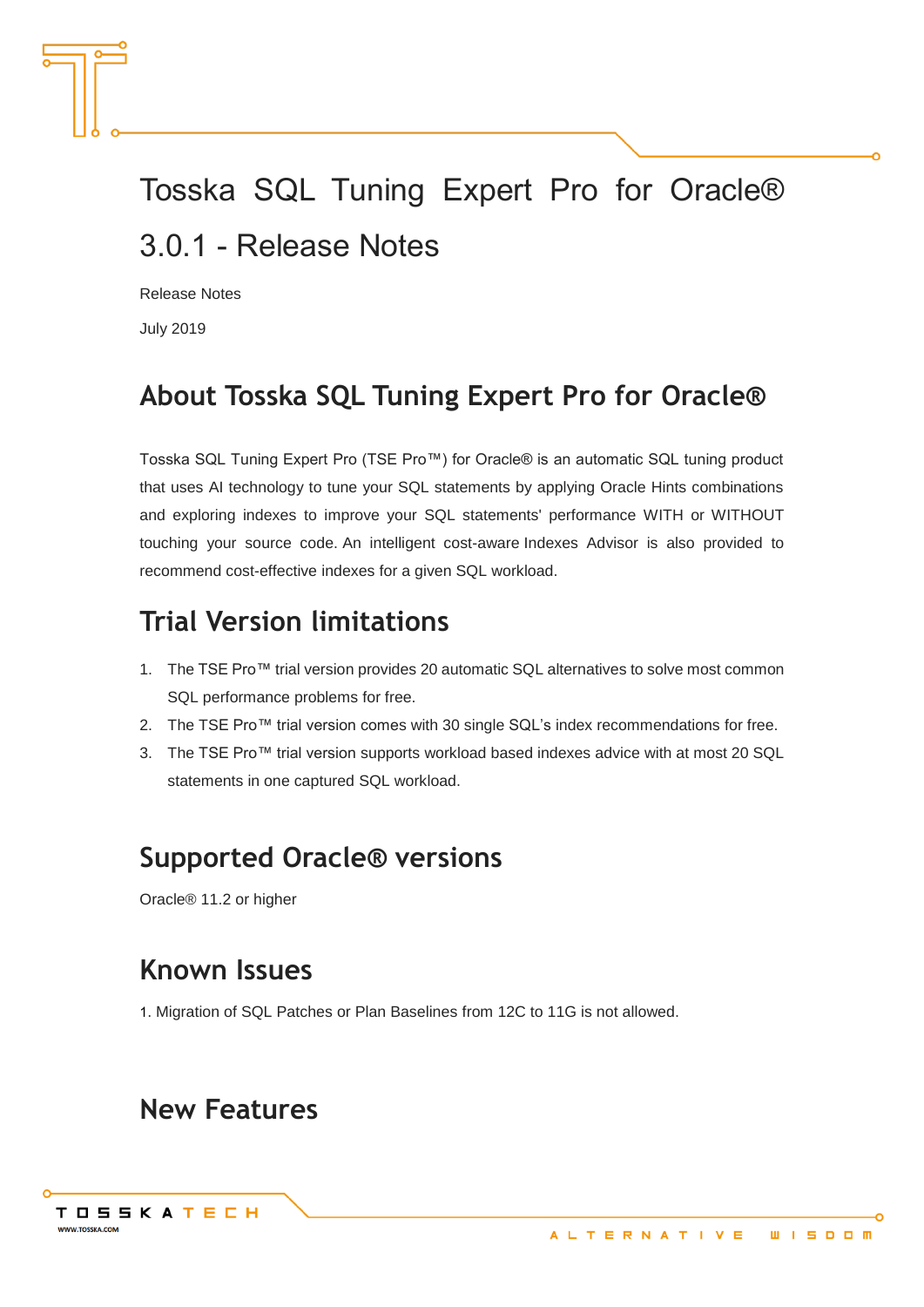## SQL Tuning Expert Pro for Oracle 3.0.1

SQL Tuning Expert Pro 3.0.1 is a major release which includes new features, enhancements and fixes.

### Tune SQL

⚫ **New recommend indexes for single SQL**

You can recommend indexes for single SQL with our AI technologies without compromise. The feature will explore potential best indexes to improve the given SQL speed

|                   | Indexes                                                                                                                                                                                 | Report |                            |  |
|-------------------|-----------------------------------------------------------------------------------------------------------------------------------------------------------------------------------------|--------|----------------------------|--|
|                   | $\bigcirc$ ) Recommend $\boxdot$ Explain Plan $\bigcirc$ Explore Indexes $\triangleleft$ Test Run $\cdot$ In Compare Indexes $\bigcirc$ Abort $\mathcal{G}$ Clear $\cdot$ $\boxdot$ Sav |        |                            |  |
| <b>SQL</b> Editor |                                                                                                                                                                                         |        | Current Schema   C##TOSSKA |  |

#### ⚫ **SQL Tuning Solution Report**

A SQL tuning report is provided after the SQL tuning and Indexes tuning processes, you can use the report to compare the performance gains of both SQL alternatives and indexes sets and decide which solution is worth implementing.



⚫ **Test Run**

 Provide option to flush data buffer before each execution of SQL alternative when **Run all SQL once** is selected. This is useful for those SQL which are not executed frequently.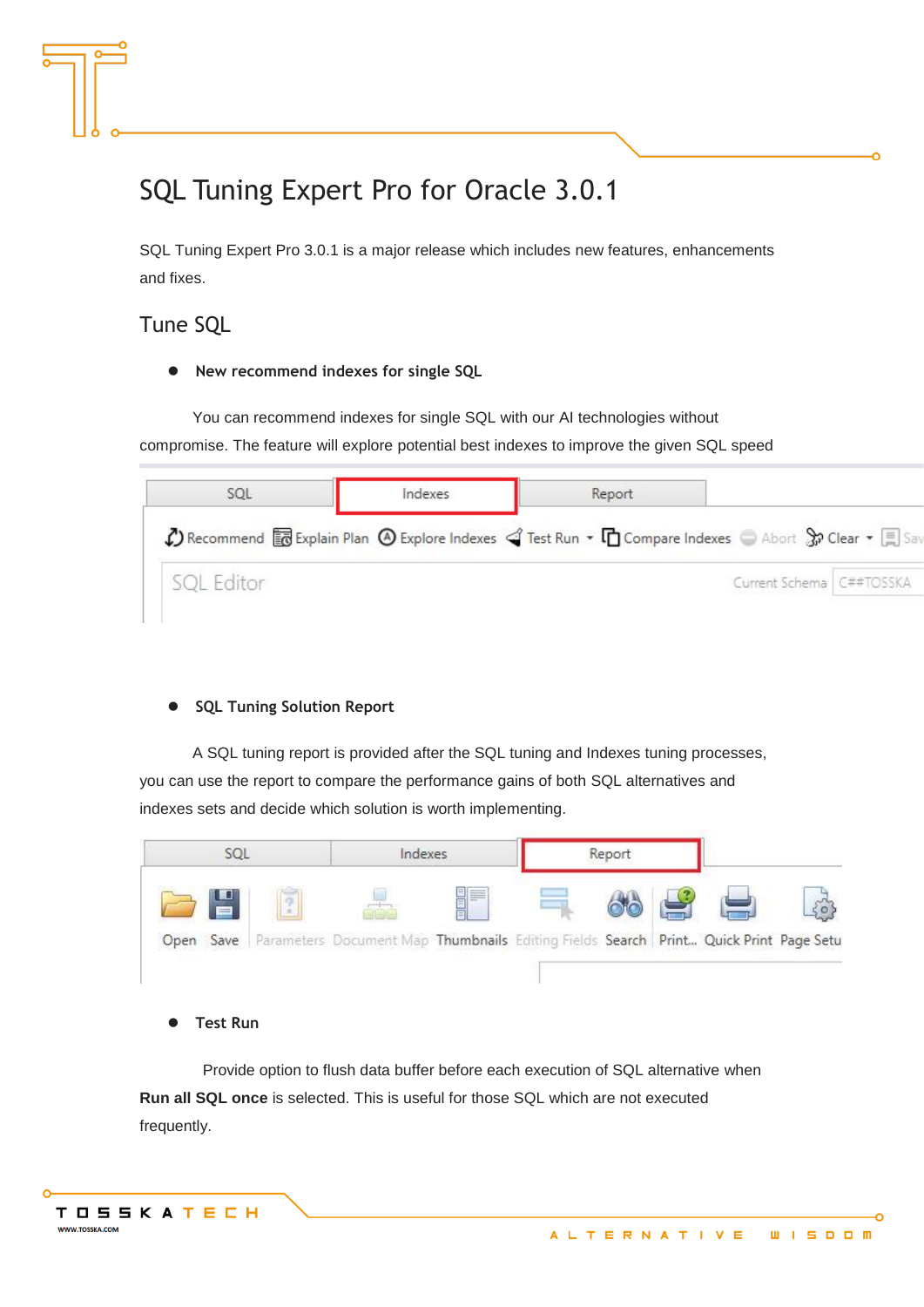| General              | Filtering Method & Test Run Order                                                                 | Termination Criteria |  |
|----------------------|---------------------------------------------------------------------------------------------------|----------------------|--|
|                      | <b>Executing Method</b>                                                                           |                      |  |
|                      | Select a method to measure the performance of your SQL statements:                                |                      |  |
| Static               |                                                                                                   |                      |  |
| O Dynamic            |                                                                                                   |                      |  |
| <b>Timing Method</b> | Run all SQL once                                                                                  |                      |  |
|                      | Flush data buffer before executing every SQL alternative                                          |                      |  |
|                      | Run original SQL 2 times and all other alternatives once                                          |                      |  |
|                      | Run all SQL 2 times and use the second SQL run time                                               |                      |  |
| only.                | If original SQL's run time less than 10 seconds, run all SQL 2 times; otherwise, run all SQL once |                      |  |

New Mark best scenario with criteria – "Logical Reads".



-o

-O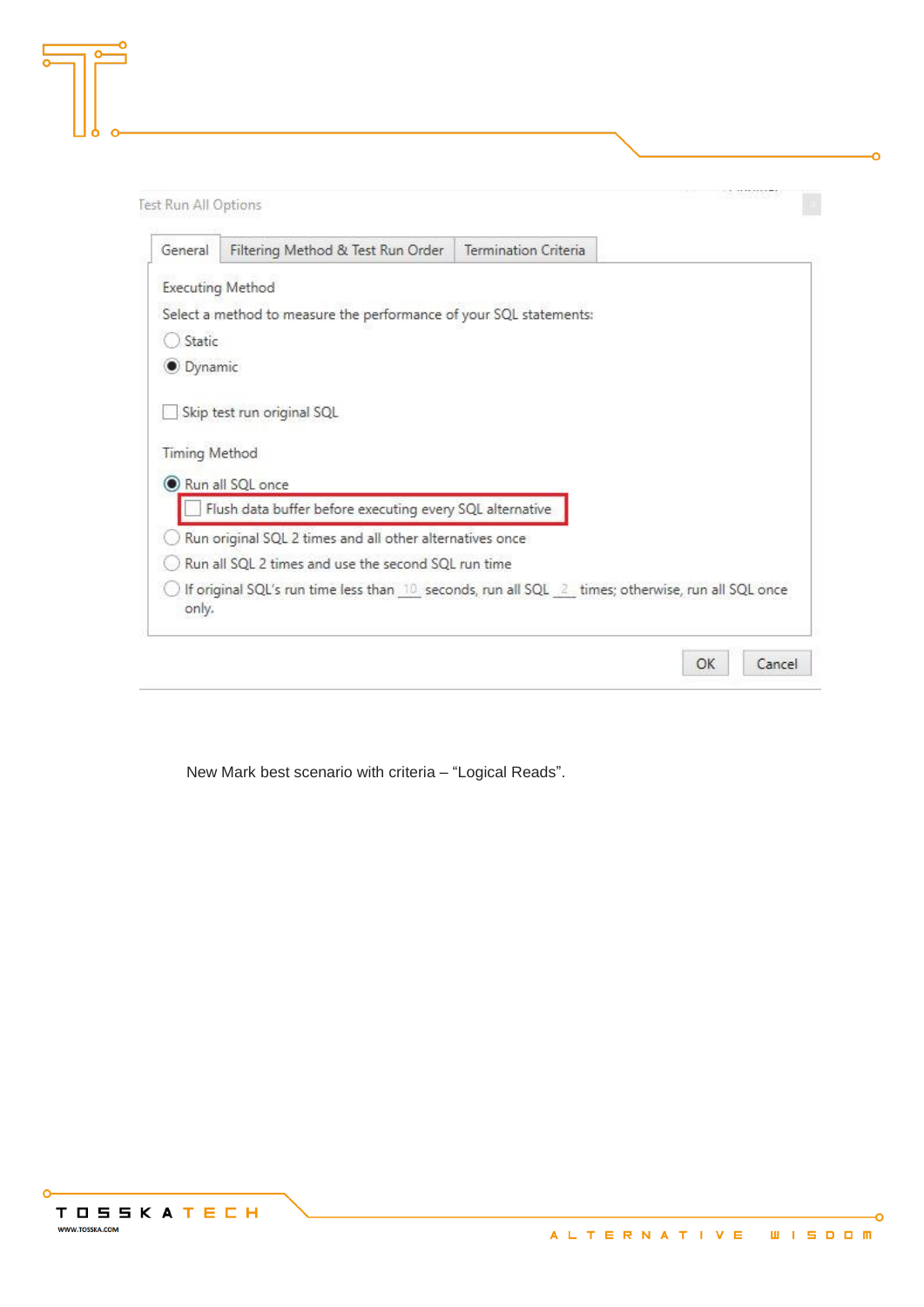| General      | <b>SQL Tuning Level</b>          | SQL Indexing Level | Test Run | Deploy Plan | Log |
|--------------|----------------------------------|--------------------|----------|-------------|-----|
|              | Mark best scenario with criteria |                    |          |             |     |
| Elapsed time |                                  |                    |          |             |     |
|              | Response time                    |                    |          |             |     |
|              | Physical reads                   |                    |          |             |     |
|              | Logical reads                    |                    |          |             |     |
|              | CPU Used by this session         |                    |          |             |     |
|              |                                  |                    |          |             |     |
|              |                                  |                    |          |             |     |
|              |                                  |                    |          |             |     |
|              |                                  |                    |          |             |     |
|              |                                  |                    |          |             |     |
|              |                                  |                    |          |             |     |
|              |                                  |                    |          |             |     |
|              |                                  |                    |          |             |     |
|              |                                  |                    |          |             |     |
|              |                                  |                    |          |             |     |

 New option "Skip test run original SQL". This option is useful when you already know your original SQL's elapsed time or you know it will takes too long to test run the original SQL.

Ő

Ō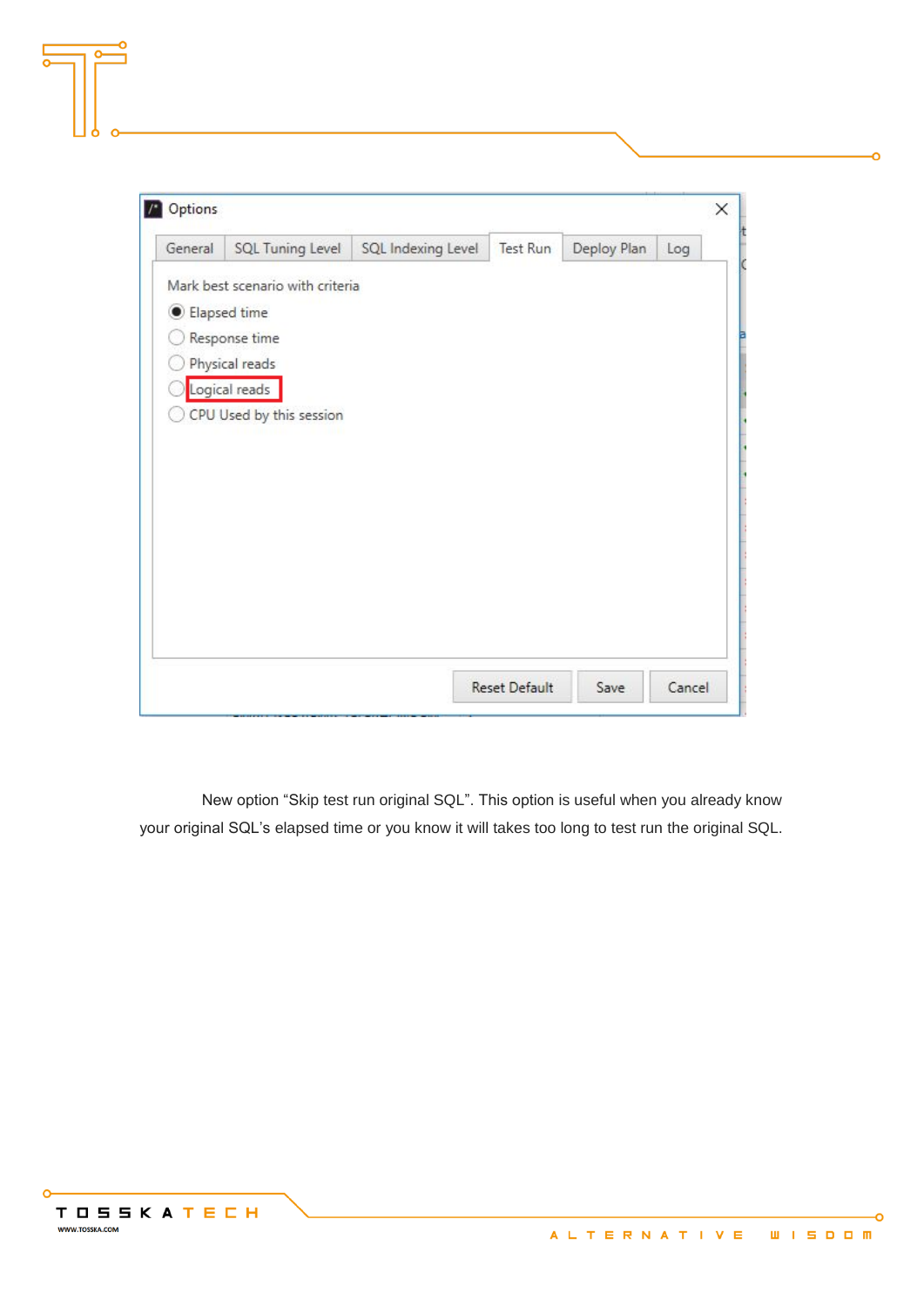| General              | Filtering Method & Test Run Order                                                                 | Termination Criteria |  |
|----------------------|---------------------------------------------------------------------------------------------------|----------------------|--|
|                      | <b>Executing Method</b>                                                                           |                      |  |
|                      | Select a method to measure the performance of your SQL statements:                                |                      |  |
| Static               |                                                                                                   |                      |  |
| · Dynamic            |                                                                                                   |                      |  |
| <b>Timing Method</b> |                                                                                                   |                      |  |
|                      | Run all SQL once                                                                                  |                      |  |
|                      | Flush data buffer before executing every SQL alternative                                          |                      |  |
|                      | Run original SQL 2 times and all other alternatives once                                          |                      |  |
|                      | Run all SQL 2 times and use the second SQL run time                                               |                      |  |
| only.                | If original SQL's run time less than 10 seconds, run all SQL 2 times; otherwise, run all SQL once |                      |  |

### **Tune Top SQL**

Show SQL alternative improvement and Index improvement in graphical style.

### **Advise Indexes**

Supports function-based index.

Provides popup menu to export all SQL List to Excel file in Index Advice report

Uses less disk space to save a Advise Indexes session

### **User Interface**

Redesign of the home page to illustrates the major functions of the product.

۰Ó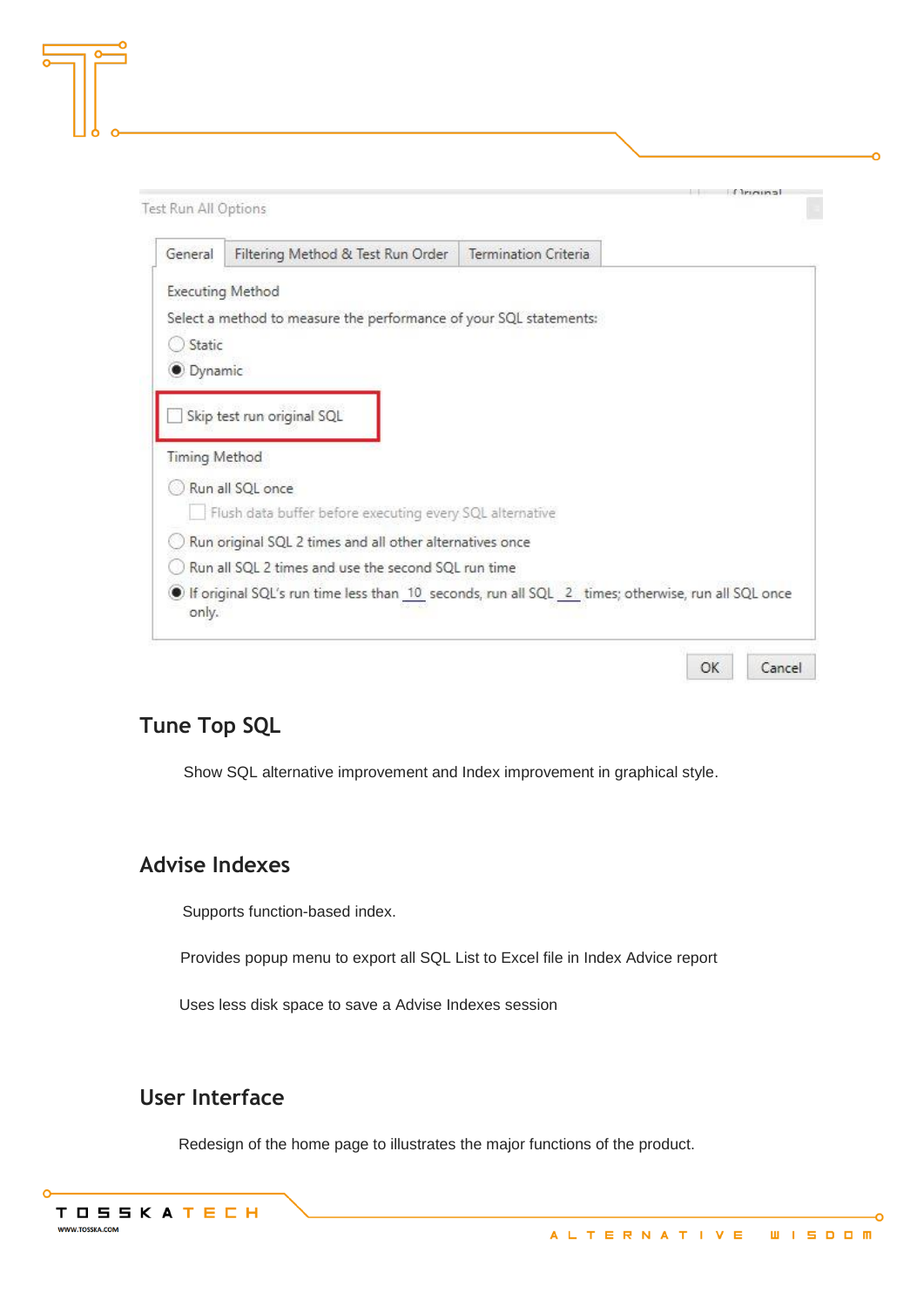Redesign of the navigation panel.



### **General**

A new session will be created for Tune SQL, Tune Top SQL and Advise Indexes if no saved session is found.

### **Resolved Issues in 3.0.1**

| <b>Feature</b> | <b>Resolved Issue</b>                                       | <b>Issue ID</b> |
|----------------|-------------------------------------------------------------|-----------------|
| Tune SQL       | Fixed an exception when tune SQL                            | TSEP-1003       |
| Tune Top SQL   | Fixed the issue that duplicated plans are shown in plan     | <b>TSEP-918</b> |
|                | panel in Tune Top SQL                                       |                 |
| Tune SQL &     | Fixed the issue that the default data type for bind         | <b>TSEP-726</b> |
| Tune Top SQL   | variable is not correct for some SQL.                       |                 |
| Advise Indexes | Fixed a bug that Advise Indexes is not stopped              | <b>TSEP-729</b> |
|                | immediately when stop conditions are satisfied.             |                 |
| Advise Indexes | Fixed an exception when compare plans in Advice Indexes     | <b>TSEP-733</b> |
|                | report                                                      |                 |
| Advise Indexes | Fixed an issue that get error "Failed to explain plan" when | <b>TSEP-894</b> |
|                | initialize some kind of SQL in Advise Indexes               |                 |
| General        | Fixed an exception when launch application                  | <b>TSEP-874</b> |

۰Ó

Ó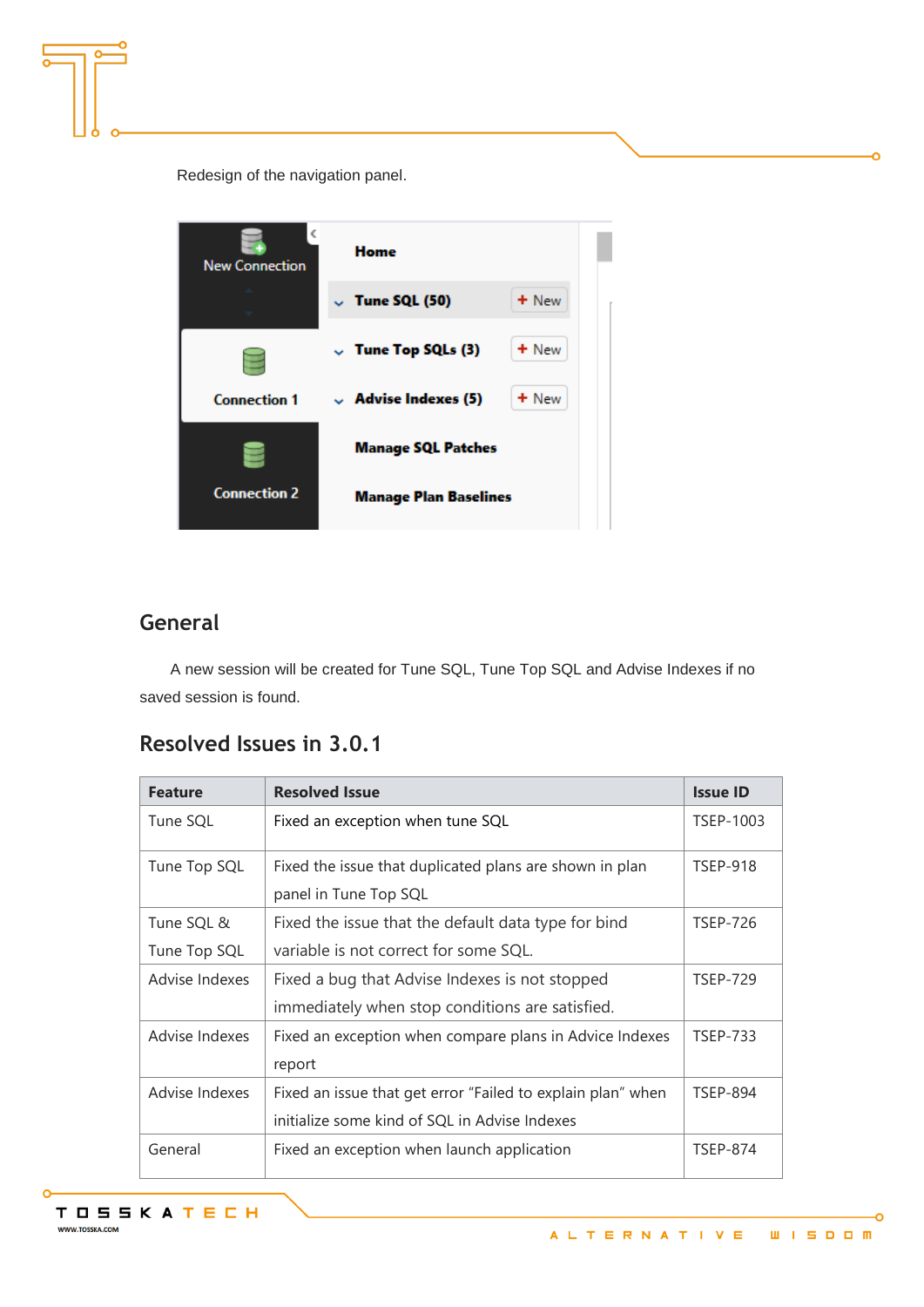| Connection | List the TNS names in connection manager with instant | <b>TSEP-821</b> |
|------------|-------------------------------------------------------|-----------------|
| Manager    | Oracle client                                         |                 |
| Connection | Show message when connect if the database is not      | <b>TSEP-855</b> |
| Manager    | supported                                             |                 |

## **SQL Tuning Expert Pro for Oracle 2.0.8**

SQL Tuning Expert Pro 2.0.8 is a major release which includes following new features, enhancements and resolved issues.

## **Tune SQL**

Improve problem-solving ability with more Hints supported

## **Tune Top SQL**

A new module Tune Top SQL is provided to extract resource expensive SQLs from SGA or AWR for SQL tuning.

### **Advise Indexes**

Display more SQL statistics in Extract SQL window.

New Compare Plan window for Advice Report.

More information is provided if explain plan failed or it has no index privilege on specific tables during advise indexes process.

#### **Common**

Export execution plan to PDF or image;

Print execution plan.

UI Languages Supported: English, Chinese (simplified)

### **Resolved Issues in 2.0.8**

| <b>Feature</b> | <b>Resolved Issue</b>                 | <b>Issue ID</b> |
|----------------|---------------------------------------|-----------------|
| Common         | SQL Text wrongly warped in SQL Editor | <b>TSEP-580</b> |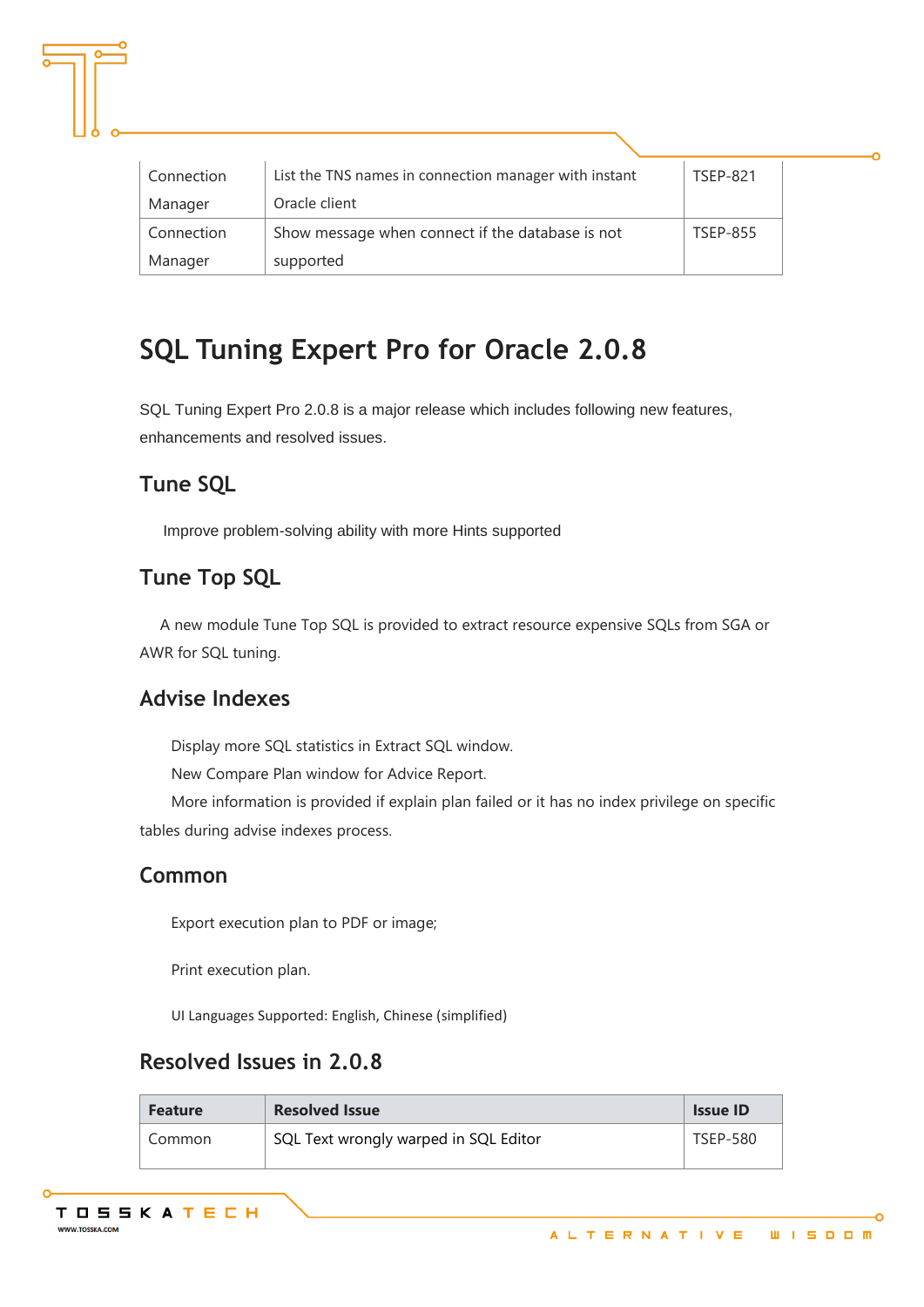## **SQL Tuning Expert Pro for Oracle 1.2.0**

SQL Tuning Expert Pro 1.2.0 is a minor release which includes following enhancements and resolved issues.

#### **Common**

No create table privilege is needed when Tune SQL or Advise Indexes.

#### **Advise Indexes**

Display more SQL statistics in Extract SQL window.

New Compare Plan window for Advice Report.

#### **Resolved Issues in 1.2.0**

| <b>Feature</b> | <b>Resolved Issue</b>                                  | <b>Issue ID</b> |
|----------------|--------------------------------------------------------|-----------------|
| Tune SOL       | Corrected an error when attempting to Tune or test run | <b>TSFP-440</b> |
|                |                                                        |                 |

## **SQL Tuning Expert Pro for Oracle 1.1.0**

SQL Tuning Expert Pro 1.1.0 is a major release which includes following new features.

#### **Tune SQL**

It is a very powerful tool to tune your SQL statements in a fully automatic manner without the need of user's expertise involvement. Our AI engine will try most effective hints combinations to your SQL statement to explore potential better execution plans of your SQL statements. You can select the best performance SQL alternative for your application after